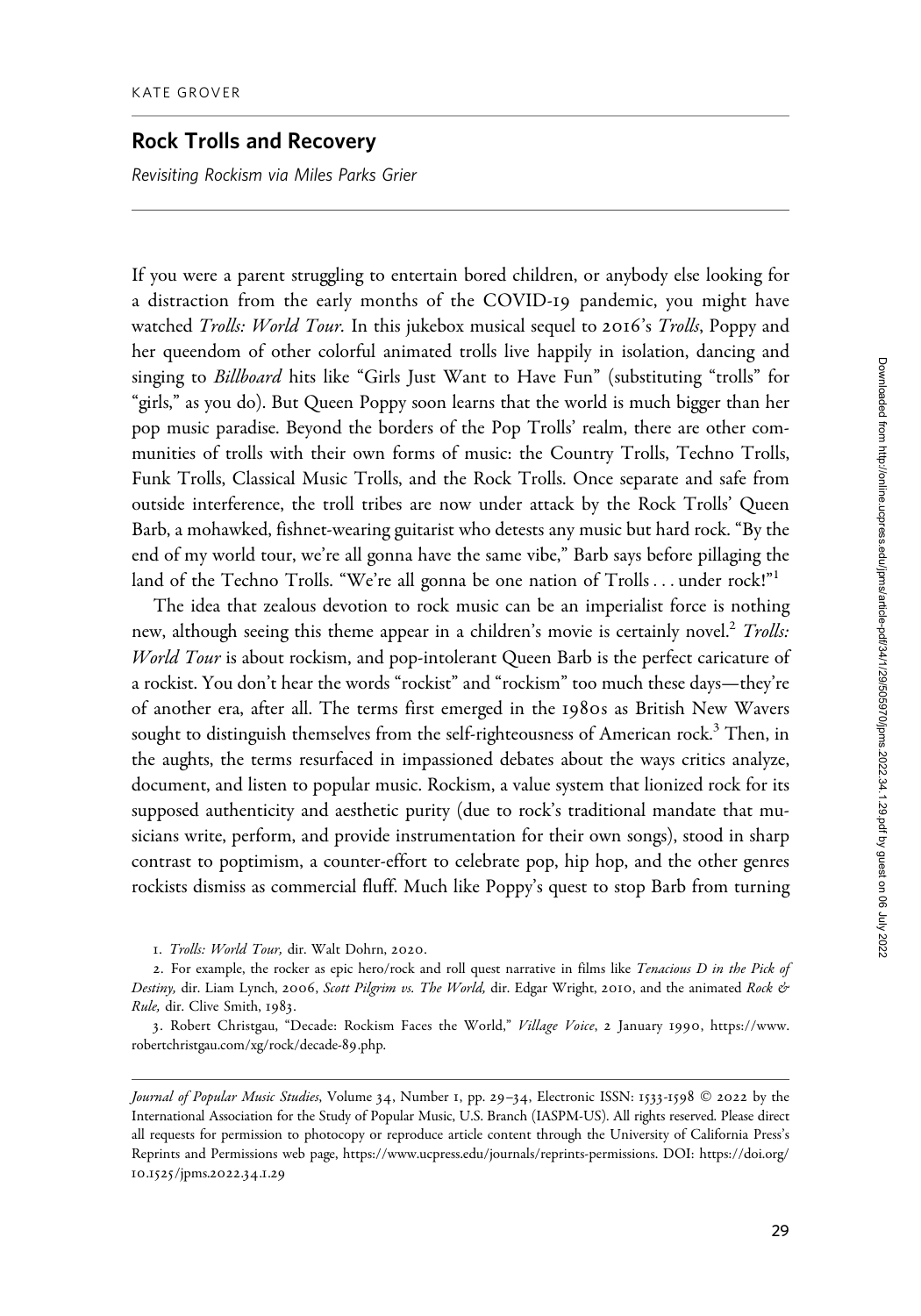the trolls into mindless rock zombies, poptimists and otherwise anti-rockist writers published several pieces challenging what they saw as rockism's dominance in popular criticism. Rockism, they warned, was more than favoritism towards the genre: it was an exclusionary worldview that reproduced more serious forms of prejudice.

In 2013, Miles Parks Grier wrote an article for JPMS to make sense of this moment "before the rockism debate is retired."<sup>4</sup> Following Kelefa Sanneh's "The Rap Against Rockism," a piece that, Grier notes, "revived and popularized the term in the United States," Grier was among many critics considering rockism's connection to racism, sexism, and other systems of identity-based oppression.<sup>5</sup> In presentations at Pop Con, a yearly gathering of critics, scholars, and tastemakers in popular music, Daphne Brooks and Gayle Wald argued that rockist mindsets elevate the artistry of white men, resulting in a rock canon that is predominantly white and predominantly male. They called on writers, historians, and rock's other canon makers to recognize a wider diversity of artists and to excavate rock's historical memory for submerged narratives about women and people of color.<sup>6</sup>

Grier is all for these recuperative measures. Still, he cautions that canon expansion alone will not cure rockism:

[T]he tremendous work involved in redeeming a dismissed or forgotten artist should be supplemented by a commensurate disinvestment from the search for an uncompromised rebel. For, it would appear that rockism's fundamental power lies not in its capacity to canonize based on social identity but in its echoing the conventional wisdom that only in pursuing absolute independence can one enjoy a taste of freedom.<sup>7</sup>

Rockists, Grier reminds us, are less concerned with an artist's race or gender than with whether an artist embodies an attitude of rugged individualism; therefore, inserting overlooked women and people of color into rock's canon isn't necessarily a transformative act if that canon still "aligns with the pursuit of white male freedom."8 If critics truly want to ensure that every rocker gets their due, Grier argues that they must first grapple with rockism's vision of artistic integrity.

This is exactly what Grier undertakes in "Said the Hooker to the Thief: 'Some Way Out' of Rockism." Synthesizing debates about rock's aesthetics and identity politics, Grier charts an expansive history of the "rockist imaginary" absent from most writing on the subject. $9$  He identifies two persistent tropes of rock culture that "have incited visceral

4. Miles Parks Grier, "Said the Hooker to the Thief: "Some Way Out" of Rockism," Journal of Popular Music Studies 25, 1 (2013): 32.

5. Ibid., 31. See also Kelefa Sanneh, "The Rap Against Rockism," The New York Times, 31 October 2004.

6. Gayle Wald, "Sister Rosetta Tharpe and the Pre-History of 'Women in Rock,'" in Eric Weisbard, ed., This is Pop: In Search of the Elusive at Experience Music Project (Cambridge: Harvard University Press, 2004): 56-67; Daphne Brooks, "The Write to Rock: Racial Mythologies, Feminist Theory, and the Pleasures of Rock Music Criticism." Women and Music: A Journal of Gender and Culture 12 (2008): 54-62. Brooks's most recent manuscript also illuminates a "counterhistory of popular music criticism." See Daphne Brooks, Liner Notes for the Revolution: The Intellectual Life of Black Feminist Sound (Cambridge: Harvard University Press, 2021), 5.

<sup>7</sup>. Ibid., 47.

<sup>8</sup>. Ibid., 34.

<sup>9</sup>. Ibid., 32. It's worth noting that Grier's study is the only peer-reviewed scholarly article devoted to rockism.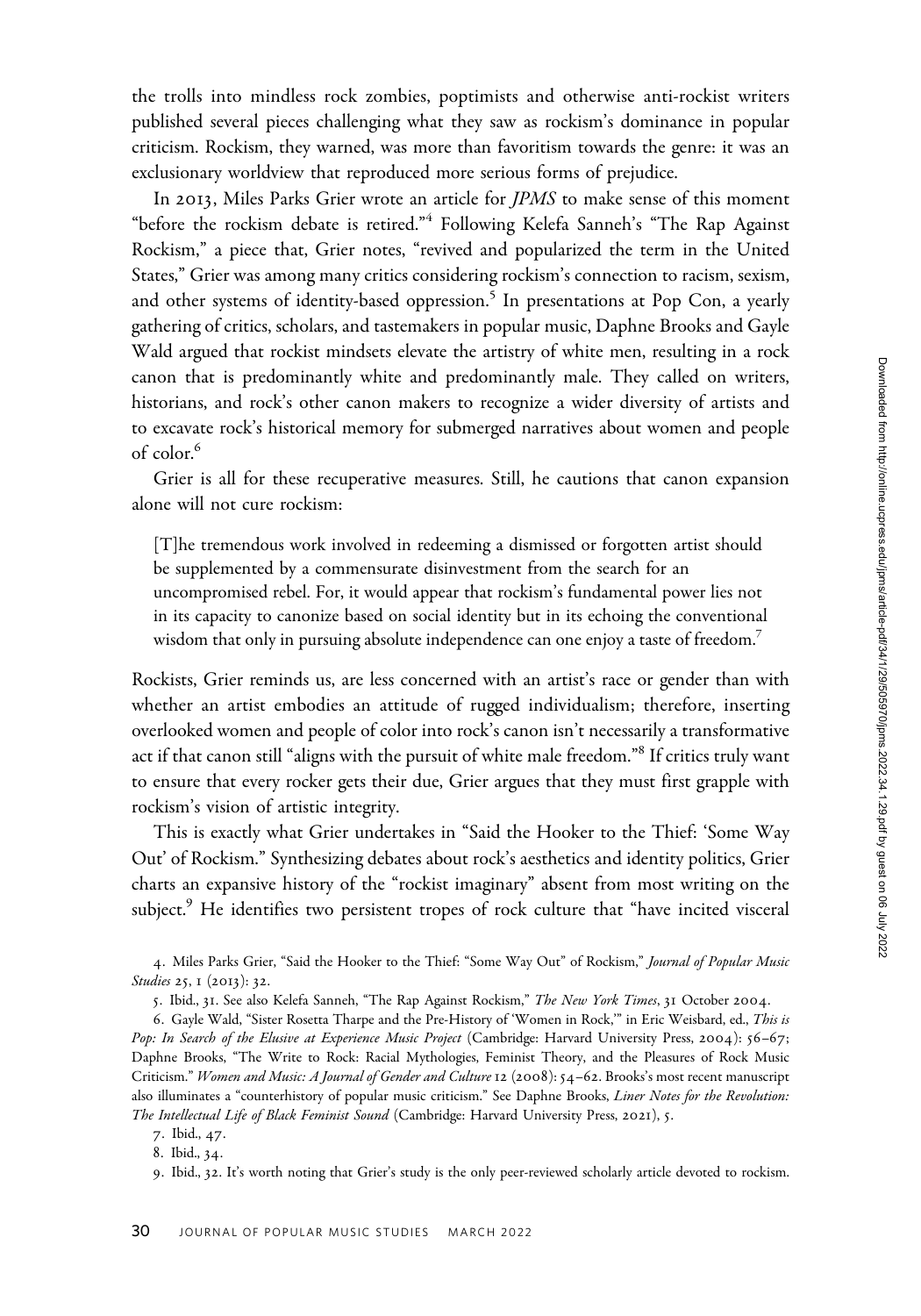desires to purify, protect, and strengthen rock in relation to competing genres": the "cult artist" and the "prostitute."<sup>10</sup> The "cult artist," an independent and self-possessed auteur, defends rock from the "prostitute," an exhibitionist sell-out whose seemingly compromised agency threatens rock's authenticity. While anyone can fill these roles regardless of identity—which Grier demonstrates by analyzing the critical discourse surrounding Joni Mitchell—the "cult artist" and the "prostitute" are tied to historical formations of race, class, and gender. Grier traces these tropes back to the Jacksonian Era when white, unpropertied men used ideas about their labor to distinguish themselves as a dignified working class separate from aristocrats, enslaved people, and sex workers. He explains that as white, countercultural men flocked to rock and roll in the mid-twentieth century, they used similar language to celebrate ambitious, convention-defying rockers, forging a slippery and sanctimonious attitude that we'd later come to understand as rockism.

Rockism is a junk drawer of social and cultural beliefs. It's somehow all at once a critical mode, a historical framework, and a sneaky, incessant ideology. That's exactly why I love unpacking rockism with students. In my undergraduate courses, I've used Sanneh's "The Rap Against Rockism," video footage of Comiskey Park's 1979 Disco Demolition Night, and the Lady Gaga take on  $A$  Star is Born to introduce students to rockism's shapeshifting. Until recently, however, I hadn't thought about the ways Grier's article could bring nuance to these classroom conversations. I'll admit I never really gave the article a fair shake: the title turned me off, and seeing the word "prostitute" occupy the piece a carceral term that now reads as an anachronistic and punitive way to refer to sex work—gave me the impression that Grier's analysis would also be outdated. Thankfully, the opposite is true. Grier deconstructs the term to understand its weaponization, specifically the ways (typically white, male) rock musicians use derogatory images of sex work to position other musical performers (typically women) and genres (typically pop) as less "free." It's a powerful critique, and Grier provides vivid evidence of the disdain for "whoring performers."<sup>11</sup> Still, I wonder if Grier's illustrative language sometimes replicates the rockist dynamics he works to challenge.

"For those seeking some way out of rockism," though, Grier's article proposes a necessary solution: confront your musical biases and embrace the metaphorical "prostituting" musician.<sup>12</sup> When people understand that no artist in the capitalist music industry can be completely "free," and when rock fans accept that all rock musicians sell their image, make compromises for the sake of their career, and, most of all, *perform* in ways that may or may not reflect their truest self, the rockist paradigm of the "uncompromised rebel" unravels. After all, isn't rock's grandiose performativity exactly what makes it so much fun? How is Miley Cyrus grinding on a motorcycle any different than Rob Halford's "Hell Bent For Leather" shtick? Or what about Phoebe Bridgers smashing her guitar a la Kurt Cobain, Pete Townshend, and Jimi Hendrix? These stunts are virtually indistinguishable, and yet, you could probably guess which of these artists rockists revere and which they think are

10. Ibid., 32. 11. Ibid., 48. 12. Ibid., 47.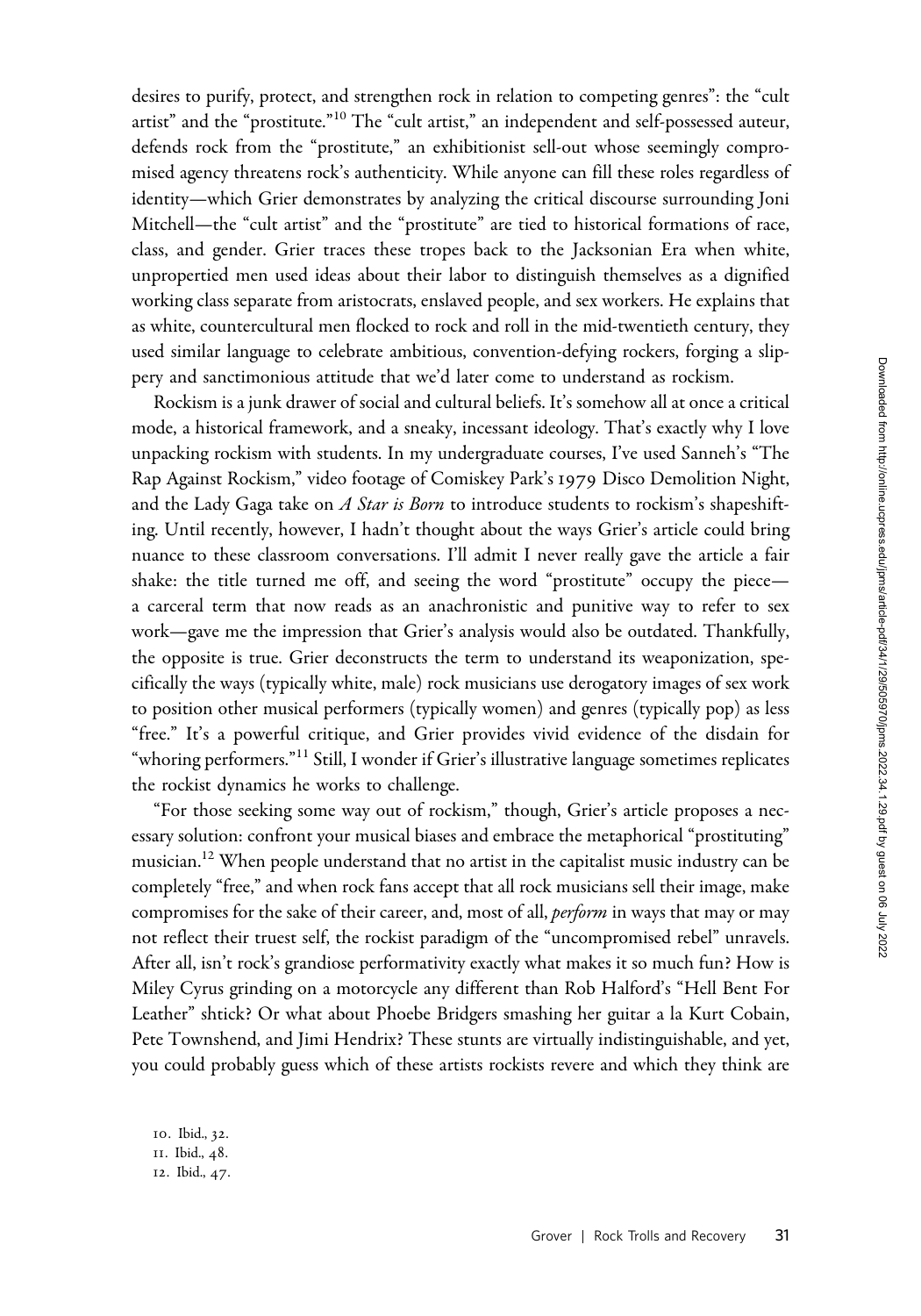big ole fakers. This is where the rock(ist) trolls of reality differ from their animated counterparts: clinging to entrenched narratives about identity, agency, and genre, ideas about to whom rock truly belongs and to whom it does not get sticky. And that's why Grier puts the onus to confront rockism on "those seeking some way out." Most people under rockism's spell don't recognize that they're enchanted.

Rockism does seem less powerful than it used to be. As Gen Z rockets towards pop culture ascendancy, they're modeling a kind of knowing and playful relationship to rock culture that aligns with Grier's call to divest from rockist notions of authenticity. Think of the response to Doja Cat's performance at the 2020 MTV Europe Music Awards. After transforming her pop hit "Say So" into an early-2000s goth rock ballad, fans delighted over the "Evanescence vibes" and pleaded for Doja to put out a rock album.<sup>13</sup> What's important to note here is that fans' enthusiastic reactions to the rock version of "Say So" weren't an endorsement of Doja Cat as a "serious" rock artist. Instead, they exploded notions of what being a "serious" rock artist means. For the same young fans who danced to "Say So" on Tik Tok months before the EMAs, Doja's ability to perform as a disco diva, a fire mc, and a rock queen was proof of her brilliance rather than cause for suspicion. $14$ 

Maybe younger generations will leave rockism in their dust. Even so, it's likely that rock's history will remain highly contested.<sup>15</sup> Since 2013, the canon expanding efforts Grier identified have only gained momentum. In 2017, NPR published "a new canon" of popular music composed solely of albums by women and non-binary artists.<sup>16</sup> This list mirrored scholars' continued work to reimagine rock's lineages and legacies. Maureen Mahon's Black Diamond Queens, Karen Tongson's Why Karen Carpenter Matters, and the documentary RUMBLE are only a few examples of recent works revising well-known histories of rock and examining discounted artists' contributions to the genre.<sup>17</sup> Yet no institution has received more attention for its role in rock's canonization than the Rock

13. Quoted from comments on Doja Cat's Instagram. See Doja Cat, "Had such a great time performing 'Say So' at this years @mtvema's!" Instagram post, 8 November 2020, [https://www.instagram.com/p/CHWk](https://www.instagram.com/p/CHWk4w3DL56/)4w3DL56/. Fans responded similarly in comments on the performance's YouTube video. See Doja Cat, "Doja Cat – Say So (MTV EMA 2020), YouTube video, 11 November 2020, [https://www.youtube.com/watch?v](https://www.youtube.com/watch?v=k3Yk6FrjMkQ)=k3Yk6[FrjMkQ.](https://www.youtube.com/watch?v=k3Yk6FrjMkQ)

14. Of course, Doja Cat isn't the first artist to blend rock with other musical traditions; we could place her within the lineage of Rosetta Tharpe, Chaka Khan, Nona Hendryx, and Santi White (Santigold). But as several scholars have shown, Black women musicians' inability to fit neatly within the racialized and gendered boundaries of popular music genre has historically been a liability for their careers rather than an advantage. Mix this with the racist and sexist biases that separate Black women from rock, and the overwhelmingly positive reaction to Doja Cat's performance becomes all the more remarkable. For more on Black women rockers and genre, see Gayle Wald, Shout, Sister, Shout! The Untold Story of Rock and Roll Trailblazer Sister Rosetta Tharpe (Boston: Beacon Press, 2007); Maureen Mahon, Right to Rock: The Black Rock Coalition and the Politics of Race (Durham: Duke University Press, 2004); Sonnet Retman, "Between Rock and a Hard Place: Narrating Nona Hendryx's Inscrutable Career," Women & Performance: A Journal of Feminist Theory 16, no. 1 (2006): 107–18.

15. Isn't historical memory always the last stronghold of angry white dudes?

16. "The 150 Greatest Albums Made By Women," NPR, 24 July 2017. See also Ann Powers, "A New Canon: In Pop Music, Women Belong At The Center of the Story," NPR, 24 July 2017.

17. Maureen Mahon, Black Diamond Queens: African American Women and Rock and Roll (Durham: Duke University Press, 2020); Karen Tongson, Why Karen Carpenter Matters (Austin: University of Texas Press, 2019); RUMBLE: The Indians Who Rocked The World, dir. Catherine Bainbridge, 2017.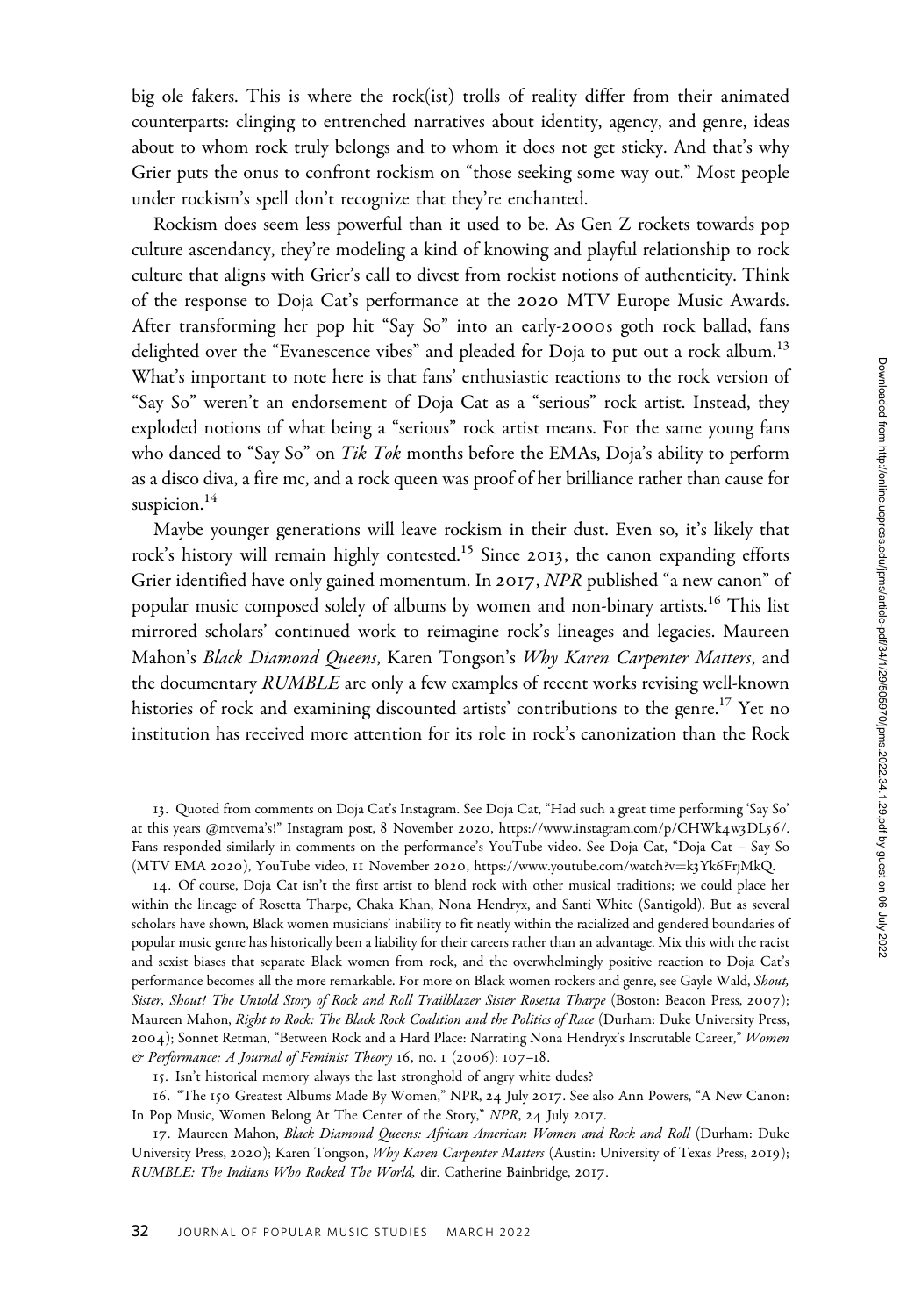and Roll Hall of Fame. Articles critiquing the hall's induction process and petitions for the hall to recognize snubbed artists surface annually, and there are now multiple podcasts devoted to analyzing the hall's vision of rock.<sup>18</sup> Rockism is still alive and well inside the critical apparatus, and "best of" lists, academic texts, museum exhibitions, and award ceremonies such as the Rock Hall's still play a massive part in defining rock's parameters. Representing people of marginalized identities within these bounds not only rectifies the insidious workings of historical erasure, it also expands ideas about what rock can be in the future.

I agree with Grier that canon makers should be cautious when they bring "forgotten" artists under the rock umbrella. As Grier so presciently demonstrates through his restoration of Aretha Franklin to Queen of Soul, "importations of musicians from other genres into rock's canon tend to misrepresent the musical priorities of communities."<sup>19</sup> Grier also reminds readers that part of undoing rockism is denying the assumption that "all popular music criticism is rock-based" and examining a wider critical archive than the one that descends from *Creem* and *Rolling Stone.* $^{20}$  This allows us to problematize what "forgotten" truly means, since there have always been writers who celebrated the artists that rockists ignored. But what about the fans? Something Grier and many other critics seem to miss is that rockism isn't limited to criticism, academia, or popular music's other governing bodies. To adapt an Ann Powers quote, the idea that rock is the purview of white men "is a truth reinforced in many different ways."<sup>21</sup> So what if those of us "seeking some way out of rockism" shifted our focus from rock's institutions to rock fans themselves? What would we learn about rockism if we approached it as something quotidian and constantly transforming, rather than as a debate amongst critics?

Grier's article hints at these possibilities. In the section "Recovering Rockists," Grier examines the writing of "a number of confessed rockists [who] have proposed reforms of rock's critical habits."<sup>22</sup> What strikes me here is the idea that rockism is something from which people need to recover, as if it were a sickness or a traumatic event. Grier doesn't theorize what it means to recover from rockism, but other critics give us insight on the banal ways people become rockists in the first place: Jessica Hopper remembering how she wore a Soundgarden T-shirt in high school to impress boys, or Norma Coates fashioning herself as "a precocious fan of the Beatles and the Rolling Stones" rather than admitting her childhood love for the Monkees.<sup>23</sup> More recently, Maureen Mahon reflected on how rock's assumed whiteness and maleness affected her identity formation as a young Black woman. Describing her book Black Diamond Queens as one "I wish I had been able to read years ago when I was a teenager dedicating a sizable portion of my time, energy, and

- 21. Powers, "A New Canon."
- 22. Grier, 43.

23. Jessica Hopper, "Louder Than Love: My Teen Grunge Poserdom," in The First Collection of Criticism By A Living Female Rock Critic (Chicago: featherproof Books, 2015): 57-60; Norma Coates, "Teenyboppers, Groupies, and Other Grotesques: Girls and Women and Rock Culture in the 1960s and Early 1970s," Journal of Popular Music Studies 15, no.1 (2003): 65.

<sup>18.</sup> Specifically, the podcasts Who Cares About The Rock Hall? and Hall Watchers.

<sup>19</sup>. Ibid., 46.

<sup>20</sup>. Ibid., 45.